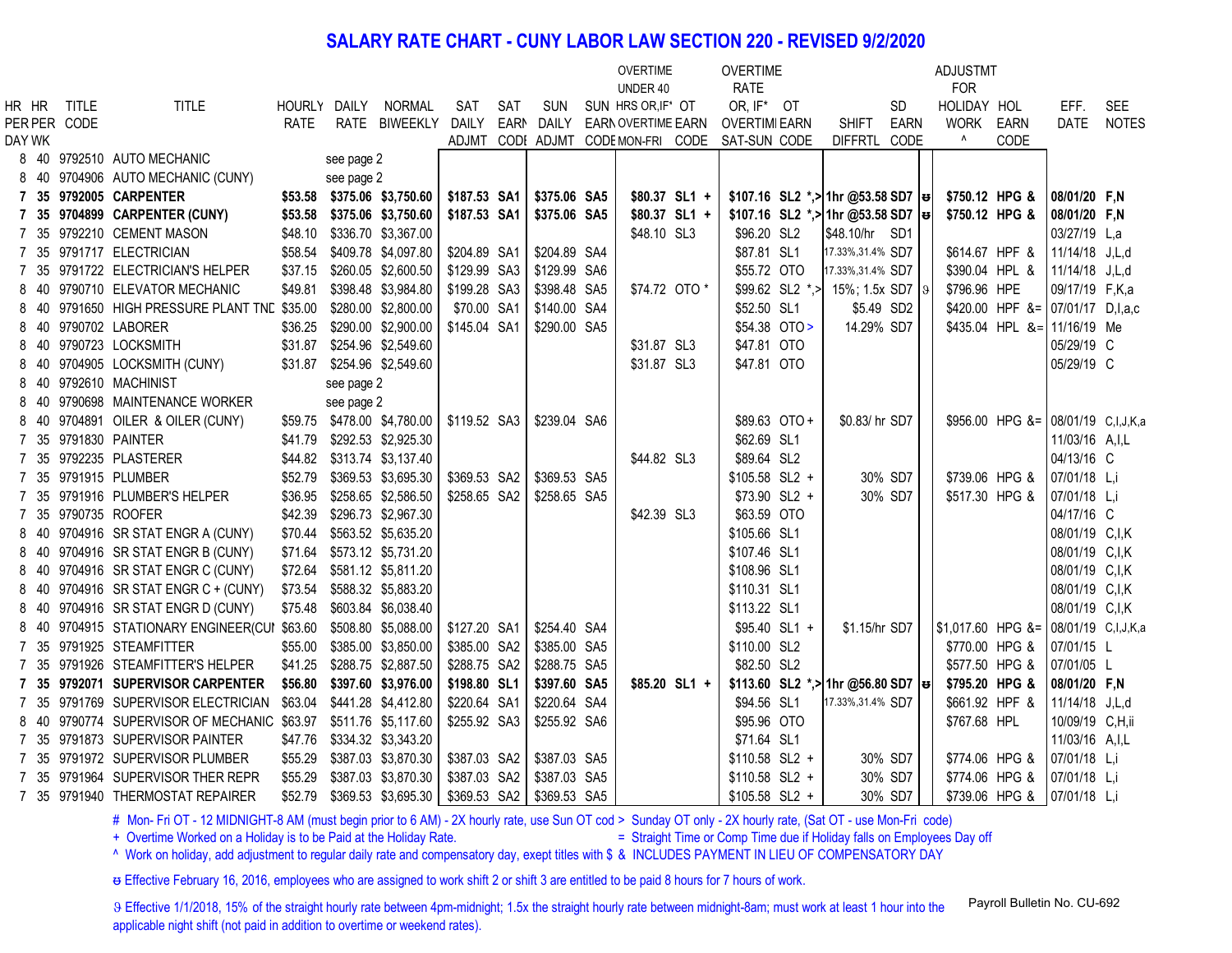# **SALARY RATE CHART - CUNY LABOR LAW SECTION 220 - REVISED 9/2/2020**

|             |        |        |       |  |  | OVERTIME                                                                                  | OVERTIME |  | ADJUSTMT       |      |            |  |
|-------------|--------|--------|-------|--|--|-------------------------------------------------------------------------------------------|----------|--|----------------|------|------------|--|
|             |        |        |       |  |  | UNDER 40                                                                                  | RATE     |  | FOR.           |      |            |  |
| HR HR TITLE | TITI F | HOURLY | DAILY |  |  | NORMAL SAT SAT SUN SUNHRSOR.IF*OT OR.IF*OT                                                |          |  | SD HOLIDAY HOL |      | EFF. SEE   |  |
| PEFPEF CODE |        |        |       |  |  | RATE RATE BIWEEKLY DAILY EARN DAILY EARN OVERTIME EARN OVERTIME EARN SHIFT EARN WORK EARN |          |  |                |      | DATF NOTFS |  |
| DAYWK       |        |        |       |  |  | ADJMT CODE ADJMT CODE MON-FRI CODE SAT-SUN CODE DIFFRTL CODE ^                            |          |  |                | CODE |            |  |
|             |        |        |       |  |  |                                                                                           |          |  |                |      |            |  |

| Effective 11/1/2019 - Hire Rate (Step One and Step Two) Hired On or After 8/1/06                                  |                                                                                        |  |                  |  |  |  |                                                       |  |  |             |  |                            |              |                       |  |
|-------------------------------------------------------------------------------------------------------------------|----------------------------------------------------------------------------------------|--|------------------|--|--|--|-------------------------------------------------------|--|--|-------------|--|----------------------------|--------------|-----------------------|--|
|                                                                                                                   | 8   40   9792510   AUTO MECHANIC                                                       |  | \$37.28 \$298.24 |  |  |  | \$2,982.40 \$149.12 SA1 \$149.12 SA4                  |  |  | \$55.92 SL1 |  | 10% of hr. SD7             | \$447.36 HPF | & 11/01/19 E, I, a, c |  |
|                                                                                                                   | 8 40 9704906 AUTO MECHANIC (CUNY                                                       |  |                  |  |  |  | \$37.28 \$298.24 \$2,982.40 \$149.12 SA1 \$149.12 SA4 |  |  | \$55.92 SL1 |  | 10% of hr. SD7             | \$447.36 HPF | & 11/01/19 E.I.a.c    |  |
|                                                                                                                   | 8 40 9792610 MACHINIST                                                                 |  |                  |  |  |  | \$37.28 \$298.24 \$2,982.40 \$149.12 SA1 \$149.12 SA4 |  |  | \$55.92 SL1 |  | 10% of hr. SD7             | \$447.36 HPF | & 11/01/19 E, I, a, c |  |
|                                                                                                                   |                                                                                        |  |                  |  |  |  |                                                       |  |  |             |  |                            |              |                       |  |
| <b>Effective 11/1/2019 - Hire Rate (Step Three)</b> Hired On or After 8/1/06                                      |                                                                                        |  |                  |  |  |  |                                                       |  |  |             |  |                            |              |                       |  |
|                                                                                                                   | 8 40 9792510 AUTO MECHANIC                                                             |  |                  |  |  |  | \$38.65 \$309.20 \$3,092.00 \$154.64 SA3 \$154.64 SA6 |  |  |             |  | \$57.98 OTO 10% of hr. SD7 | \$463.84 HPL | & 11/01/19 E, I, a, c |  |
|                                                                                                                   | 8 40 9704906 AUTO MECHANIC (CUNY \$38.65 \$309.20 \$3,092.00 \$154.64 SA3              |  |                  |  |  |  | S154.64 SA6                                           |  |  |             |  | \$57.98 OTO 10% of hr. SD7 | \$463.84 HPL | & 11/01/19 E.I.a.c    |  |
|                                                                                                                   | 8 40 9792610 MACHINIST                                                                 |  |                  |  |  |  | \$38.65 \$309.20 \$3,092.00 \$154.64 SA3 \$154.64 SA6 |  |  |             |  | \$57.98 OTO 10% of hr. SD7 | \$463.84 HPL | & 11/01/19 E, I, a, c |  |
|                                                                                                                   |                                                                                        |  |                  |  |  |  |                                                       |  |  |             |  |                            |              |                       |  |
| Effective 11/1/2019 - Incumbent Rate (Hired Before 8/1/06) OR Beginning of Fourth Year (Hired on or After 8/1/06) |                                                                                        |  |                  |  |  |  |                                                       |  |  |             |  |                            |              |                       |  |
|                                                                                                                   | 8 40 9792510 AUTO MECHANIC                                                             |  |                  |  |  |  | \$43.40 \$347.20 \$3,472.00 \$173.60 SA3 \$173.60 SA6 |  |  |             |  | \$65.10 OTO 10% of hr. SD7 | \$520.80 HPL | & 11/01/19 E, I, a, c |  |
|                                                                                                                   | 8 40 9704906 AUTO MECHANIC (CUNY \$43.40 \$347.20 \$3,472.00 \$173.60 SA3 \$173.60 SA6 |  |                  |  |  |  |                                                       |  |  |             |  | \$65.10 OTO 10% of hr. SD7 | \$520.80 HPL | & 11/01/19 E, I, a, c |  |
|                                                                                                                   | 8 40 9792610 MACHINIST                                                                 |  |                  |  |  |  | \$43.40 \$347.20 \$3,472.00 \$173.60 SA3 \$173.60 SA6 |  |  |             |  | \$65.10 OTO 10% of hr. SD7 | \$520.80 HPL | & 11/01/19 E, I, a, c |  |

| Effective 3/17/2020 - Hire Rate (First Two Years of Service - Hired On or After October 17, 2019*) |             |  |  |                                                  |  |  |  |  |  |  |  |  |
|----------------------------------------------------------------------------------------------------|-------------|--|--|--------------------------------------------------|--|--|--|--|--|--|--|--|
| 8 40 9790698 MAINTENANCE WORKEF \$29.98 \$239.84 \$2,398.40   \$60.00 SA3   \$119.92 SA4           | \$44.97 SL1 |  |  | \$5.00 SD4 \$359.76 HPF & 03/17/20 E, H, c, f, i |  |  |  |  |  |  |  |  |
|                                                                                                    |             |  |  |                                                  |  |  |  |  |  |  |  |  |
| Effective 3/17/2020 - Incumbent Rate OR Beginning of Third Year (Hired on or After 10/17/2019)     |             |  |  |                                                  |  |  |  |  |  |  |  |  |
| 8 40 9790698 MAINTENANCE WORKEF \$31.16 \$249.28 \$2,492.80   \$62.32 SA3  \$124.64 SA4            | \$46.74 SL1 |  |  | \$5.00 SD4 \$373.92 HPF & 03/17/20 E, H, c, f, i |  |  |  |  |  |  |  |  |

^ Work on holiday, add adjustment to regular daily rate and compensatory day, exept titles with \$ & INCLUDES PAYMENT IN LIEU OF COMPENSATORY DAY